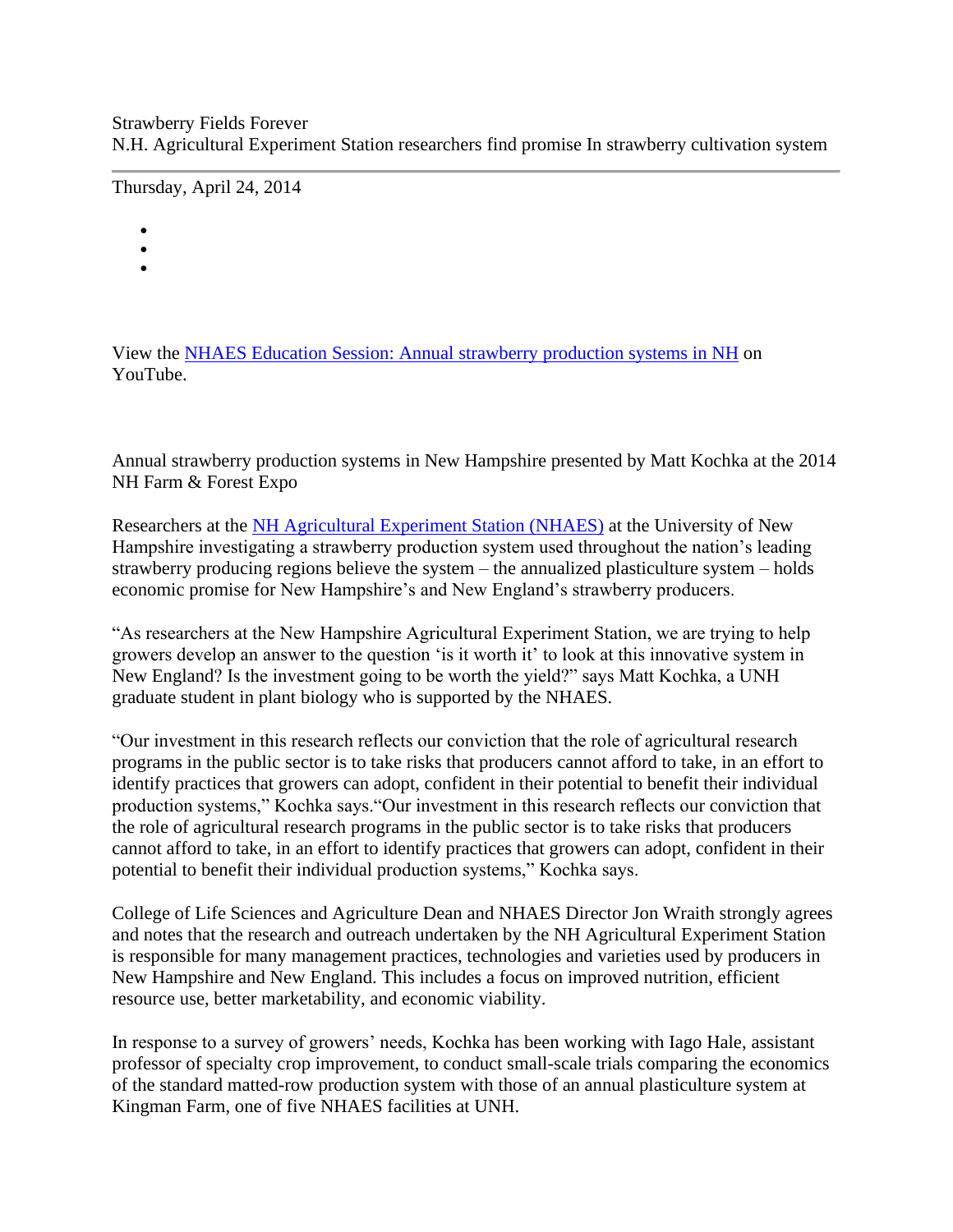In New England, strawberry producers traditionally have used the conventional perennial matted-row production system, which takes a year to establish strawberry plants before yielding two to three years of summer harvests. In contrast, the annualized plasticulture system, which is the dominant system used by major strawberry producers, including those in California and Florida, produces a crop the same year it is planted. Depending on the strawberry variety used, both production systems have the potential to provide two annual harvests, one in summer and one in fall, an additional option the researchers are evaluating.

While plasticulture systems are more expensive to establish—approximately three times the initial investment as matted-row systems—their annual nature facilitates management of soilborne disease via rotation. Their yields are also potentially higher, which may allow growers to quickly recoup that front-end cost, according to Kochka. Furthermore, in between summer harvest and fall planting, an annualized strawberry producer can grow another crop to supplement their income.

"This gross income could be \$40,000 an acre or more. It could be anything that grows and comes to maturity between planting in May or June and harvesting in August. That is a wide range of crops and a huge potential income," Kochka says.

Plasticulture also appeals to organic producers trying to meet an increasing consumer demand for berries free of synthetic pesticides because there is more flexibility to move crops every year.

Kochka is in the process of conducting larger-scale comparative field trials—along with an economic analysis—by growing two day-neutral and two June-bearing strawberries with the plasticulture system at the NHAES' Kingman Farm. As is typical with matted row, producers might get a good crop the first and second harvest years but later have problems with pests and pathogens that build up in the soil in successive years. Therefore, Kochka will be examining these pests and pathogens as well as looking at the genetics in wheat, a model rotation crop, that suppress nematodes.

Once Kochka's research is completed later this year, he plans to develop a strawberry production booklet, a budgeting tool consisting of an enterprise budget calculator, a fact sheet, and a guide to growing strawberries using the plasticulture system for New Hampshire and New England strawberry growers.

Kochka recently presented this research during an [NHAES education session at the 2014 New](https://www.unh.edu/unhtoday/Kochka%20recently%20presented%20this%20research%20during%20an%20NHAES%20education%20session%20at%20the%202014%20New%20Hampshire%20Farm%20and%20Forest%20Expo.%20His%20presentation%20is%20available%20at%20https%3A/www.youtube.com/watch?v=5nIyP5aj278&list=PLIV5m_SmQxYTm6ShIWEpVdYwL1iNJZaPt.%20All%20of%20the%20NHAES%20education%20research%20session%20videos%20from%20the%202014%20New%20Hampshire%20Farm%20and%20Forest%20Expo%20are%20available%20at%20http%3A//www.colsa.unh.edu/aes/farm-forest-2014.%20%20%20Founded%20in%201877%2C%20the%20New%20Hampshire%20Agricultural%20Experiment%20Station%20at%20the%20UNH%20College%20of%20Life%20Sciences%20and%20Agriculture%20is%20an%20elemental%20component%20of%20New%20Hampshire%27s%20land%20grant%20university%20heritage%20and%20mission%2C%20since%20before%20UNH%20was%20located%20in%20Durham.%20We%20steward%20federal%20and%20state%20funding%20to%20provide%20unbiased%20and%20objective%20research%20concerning%20diverse%20aspects%20of%20sustainable%20agriculture%2C%20aquaculture%2C%20forest%20management%2C%20and%20related%20wildlife%20and%20natural%20resources.%20We%20maintain%20the%20Woodman%20and%20Kingman%20agronomy%20and%20horticultural%20farms%2C%20the%20Macfarlane%20Greenhouses%2C%20the%20Fairchild%20Dairy%20Teaching%20and%20Research%20Center%2C%20and%20the%20Organic%20Dairy%20Research%20Farm.%20Additional%20properties%20also%20provide%20forage%2C%20forests%20and%20woodlands%20in%20direct%20support%20to%20research%2C%20teaching%2C%20and%20outreach.)  [Hampshire Farm and Forest Expo.](https://www.unh.edu/unhtoday/Kochka%20recently%20presented%20this%20research%20during%20an%20NHAES%20education%20session%20at%20the%202014%20New%20Hampshire%20Farm%20and%20Forest%20Expo.%20His%20presentation%20is%20available%20at%20https%3A/www.youtube.com/watch?v=5nIyP5aj278&list=PLIV5m_SmQxYTm6ShIWEpVdYwL1iNJZaPt.%20All%20of%20the%20NHAES%20education%20research%20session%20videos%20from%20the%202014%20New%20Hampshire%20Farm%20and%20Forest%20Expo%20are%20available%20at%20http%3A//www.colsa.unh.edu/aes/farm-forest-2014.%20%20%20Founded%20in%201877%2C%20the%20New%20Hampshire%20Agricultural%20Experiment%20Station%20at%20the%20UNH%20College%20of%20Life%20Sciences%20and%20Agriculture%20is%20an%20elemental%20component%20of%20New%20Hampshire%27s%20land%20grant%20university%20heritage%20and%20mission%2C%20since%20before%20UNH%20was%20located%20in%20Durham.%20We%20steward%20federal%20and%20state%20funding%20to%20provide%20unbiased%20and%20objective%20research%20concerning%20diverse%20aspects%20of%20sustainable%20agriculture%2C%20aquaculture%2C%20forest%20management%2C%20and%20related%20wildlife%20and%20natural%20resources.%20We%20maintain%20the%20Woodman%20and%20Kingman%20agronomy%20and%20horticultural%20farms%2C%20the%20Macfarlane%20Greenhouses%2C%20the%20Fairchild%20Dairy%20Teaching%20and%20Research%20Center%2C%20and%20the%20Organic%20Dairy%20Research%20Farm.%20Additional%20properties%20also%20provide%20forage%2C%20forests%20and%20woodlands%20in%20direct%20support%20to%20research%2C%20teaching%2C%20and%20outreach.) His presentation is available [here.](https://www.youtube.com/watch?v=5nIyP5aj278&list=PLIV5m_SmQxYTm6ShIWEpVdYwL1iNJZaPt) [View all of the NHAES](http://www.colsa.unh.edu/aes/farm-forest-2014)  [education research session videos from the 2014 New Hampshire Farm and Forest Expo.](http://www.colsa.unh.edu/aes/farm-forest-2014)

Founded in 1877, the [New Hampshire Agricultural Experiment Station](http://www.colsa.unh.edu/aes) at the [UNH College of](http://www.colsa.unh.edu/)  [Life Sciences and Agriculture](http://www.colsa.unh.edu/) is an elemental component of New Hampshire's land grant university heritage and mission, since before UNH was located in Durham. We steward federal and state funding to provide unbiased and objective research concerning diverse aspects of sustainable agriculture, aquaculture, forest management, and related wildlife and natural resources. We maintain the [Woodman a](http://www.colsa.unh.edu/aes/woodman)nd [Kingman a](http://www.colsa.unh.edu/aes/kingman)gronomy and horticultural farms, the [Macfarlane Greenhouses,](http://www.colsa.unh.edu/aes/macfarlane) the [Fairchild Dairy Teaching and Research Center,](http://www.colsa.unh.edu/aes/fairchild) and the [Organic](http://www.colsa.unh.edu/aes/odrf)